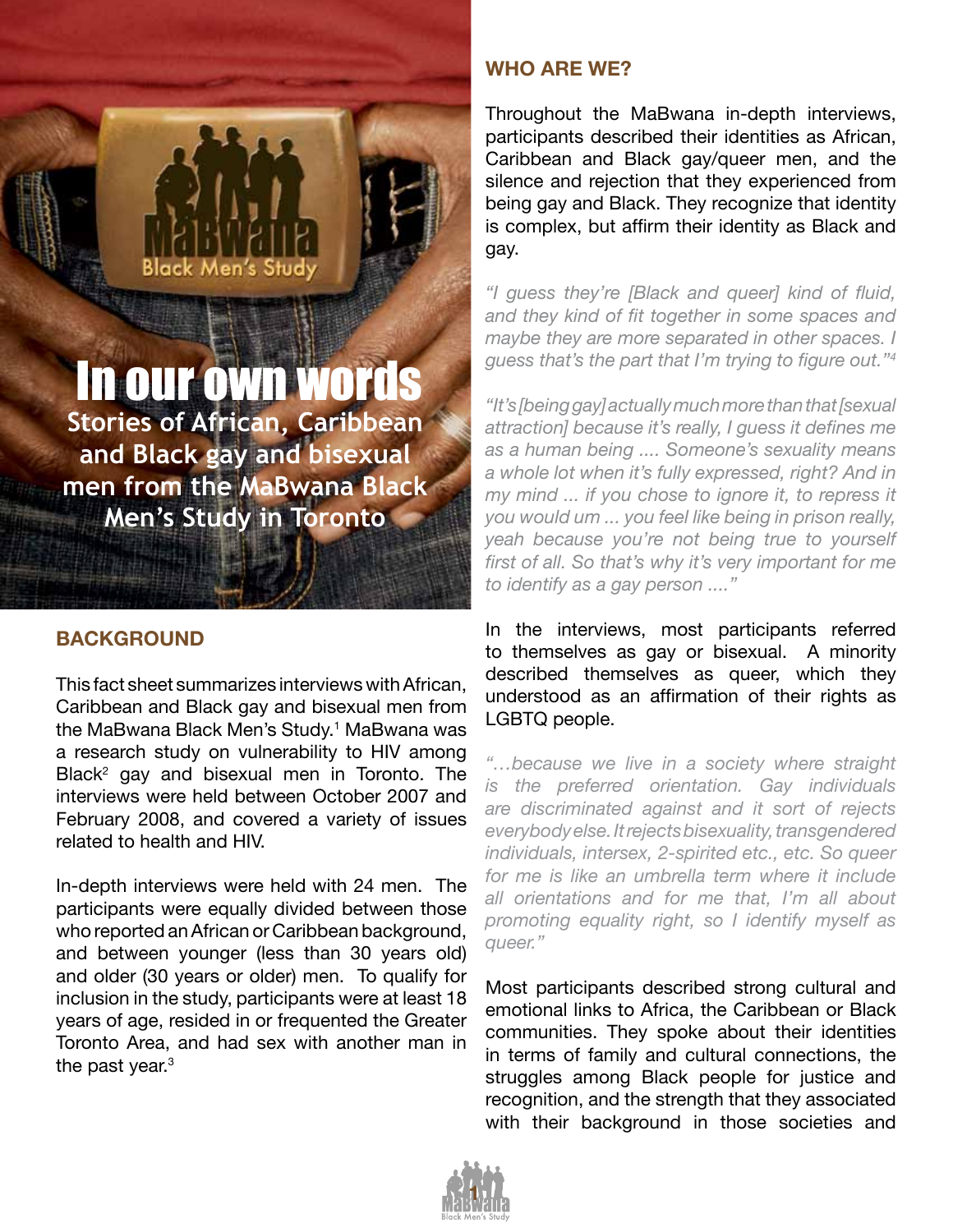#### communities.

*"One thing I really like about the culture… is the*  fact that there's still fight in the culture, and we're *still moving forward and trying to better our lives in that sense. So I do think that it's a strong, strong culture, and I sort of proud to identify with it."* 

Despite their strong ties to their African, Caribbean and Black societies and communities, participants recognized that their societies and communities failed to acknowledge their sexuality and even suppressed those identities.

*"Basically I like everything about being African, but I'm gay… it's not something we, they really understand back home. …They have stereotypes of being gay … they talk bad about you without knowing you or without even knowing you personally, and I guess it's more about ignorance on the subject."*

MaBwana participants also recounted their experience of marginalization and rejection in white Canadian gay communities and the wider Canadian society, and the challenge of adjusting to Canadian society.

*"When I was in the heterosexual community it was fine for me being black. I didn't have as much difficulty, there was difficulty but it wasn't the same. Coming into the gay world I found that it was a little bit more segregated into little sub-groups like the bear community, leather community or if there was a lesbian community. Everything was kind of divided, so it became more of an issue then because I kind of felt like I had no choice but to kind of face it in a different way."*

*"… there was an issue of feeling ostracized or feeling alienated from community, the gay community which I, which I aspired as a gay man, a Black gay man, and then not being able to find a community, in the Black community, even in the Black gay community, and within the wider gay White community, not finding acceptance there at all…"*

*we meet and we ...you know, hmm how do we get there? How do we do this? How you look at Toronto and socializing, trying to support one another. But I've not gone beyond that, and I told you that's what I am in for. But I have to watch my steps. Yeah like I have heard for example of bathhouse but I've not been there, not yet. I may need to, but how do I get there? I am being very calculative, yeah. Because uhm, the people there are white. I am not yet at that level of like we are rubbing shoulders, no we aren't, not yet."*

# **WE CARE ABOUT OURSELVES AND OUR COMMUNITIES**

Despite social marginalization in mainstream white gay communities (racism) and Black communities (homophobia and heterosexism), the vast majority of participants remained connected and affiliated with networks of other Black gay men, Black communities generally, and gay men from other ethno-racial communities who experience similar marginalization.

Their commitment to creating their own networks of support and solidarity demonstrates their strong sense of empowerment and their concern for the well-being of other Black gay men. MaBwana participants also spoke about varying levels of participation in organized efforts to respond to HIV issues. Their involvement ranged from routine activities such as condom stuffing, to more highprofile activities as participating on national committees, mobilizing for HIV prevention and testing in their countries of origin, and sitting on advisory committees.

MaBwana participants framed their personal involvement in HIV/AIDS issues as "participating for the rest of the community" and helping to strengthen how their communities responded to HIV/AIDS.

*"Like I know people from my country who ...* 

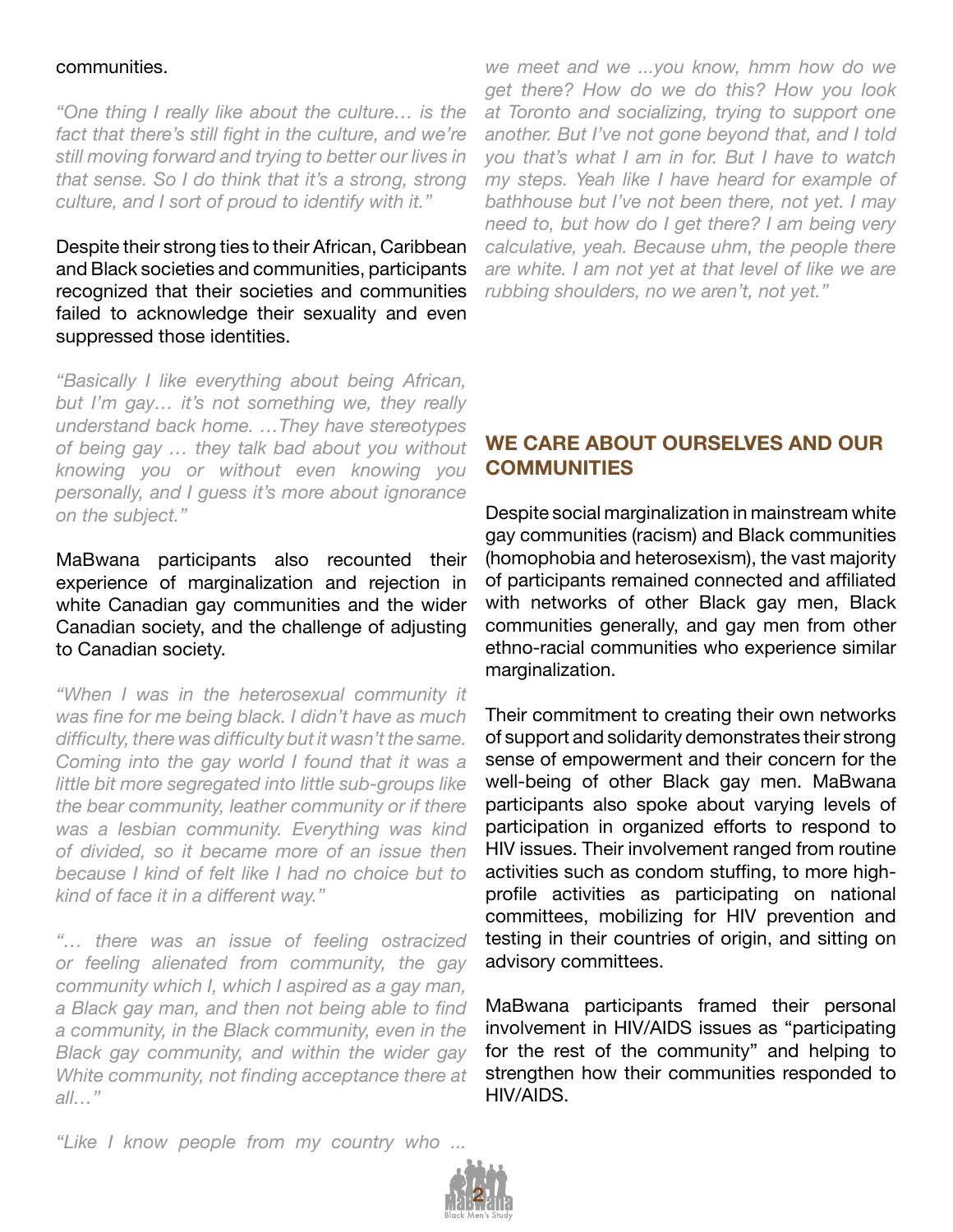*"It was like I feel I'm responsible for other people's lives... You know there are people who need to be reached out. This information, whatever you have, you have to leave it out for people to receive, yeah."*

*"I can't be Black, queer and not consider HIV an issue. If not for me, for people that I would share my life with."* 

#### **OUR INTIMATE SEXUAL RELATIONSHIPS**

MaBwana participants generally voiced strong commitments to safer sex and HIV prevention, while at the same time recognizing that their commitments were difficult to maintain in practice. The majority of participants viewed using a condom for anal sex as the "natural", "automatic", and right thing to do, something that was good not only for the health and well-being of themselves but of their sexual partners.

*"No, no, no, no [to unprotected sex]. Because it's not about what they wanna do because I have to be I have to take control, yeah. So, whether or not they're positive or negative doesn't really matter because it's condom all the time that's just my rule of thumb. Simply."*

*"It's my policy. It's always safe with me, it's always safe. I wear a condom, yeah. I wear a condom and I yeah I wear a condom ... I never really have sex without a condom, I never do have sex without a condom. If you want have it without a condom, I mean I walk away."*

Many spoke about safer sex in terms of taking personal responsibility for their health. However, nearly all the men interviewed for MaBwana recalled occasions of unprotected sex with other men, which they attributed to drugs and alcohol, "heat-of-the-moment" encounters, and wanting to show that they trusted their sexual partners.

*"I live in a fear of becoming HIV positive and although my choices sometimes are not the wisest by negotiating I first, I will only negotiate if the person discloses to me that they are HIV negative and I trust them, and don't ask me what* 

*am I basing that trust on, but then I will negotiate that, ok, I'm going to take this risk and have the unsafe sex with him."*

*"I was offered the drug and I used that drug and about an hour later, it was a case where, if, if a condom was there and the person insisted then it was used, if it was not, in that particular scene, I didn't ask, I didn't ask questions like, I just threw caution, just threw caution to the wind. We both were under the influence of that drug and just acting out, yah."*

#### **WE'RE RESISTING HIV**

MaBwana participants demonstrated a strong interest in getting tested for HIV. Almost all interview participants had tested for HIV, some repeatedly and others infrequently (e.g., more than a year ago). There was also some anxiety and fear associated with getting tested for the first time.

*"Scary as hell.... I was still negative at that time. But that was scary, really scary."*

On a whole MaBwana participants showed much interest in HIV prevention, which they interpreted as a demonstration of their community involvement and responsibility. Participants also had a special interest in AIDS service organizations and other organizations involved in health and HIV work among Black gay and bisexual men. Participants were drawn to HIV prevention campaigns that showed Black people "in a good light" and promoted or portrayed a sense of community solidarity and responsibility for preventing the spread of HIV.

*"Um they basically keep reminding me to use safe, to practice safe sex and it's a good, even though I know it, it's a good thing to basically keep seeing it, keep reminding you that it's, that AIDS is still there and it's killing people."*

*"When I see a campaign for um the Black and Caribbean group for HIV prevention you know, I feel really good and you see somebody else and*